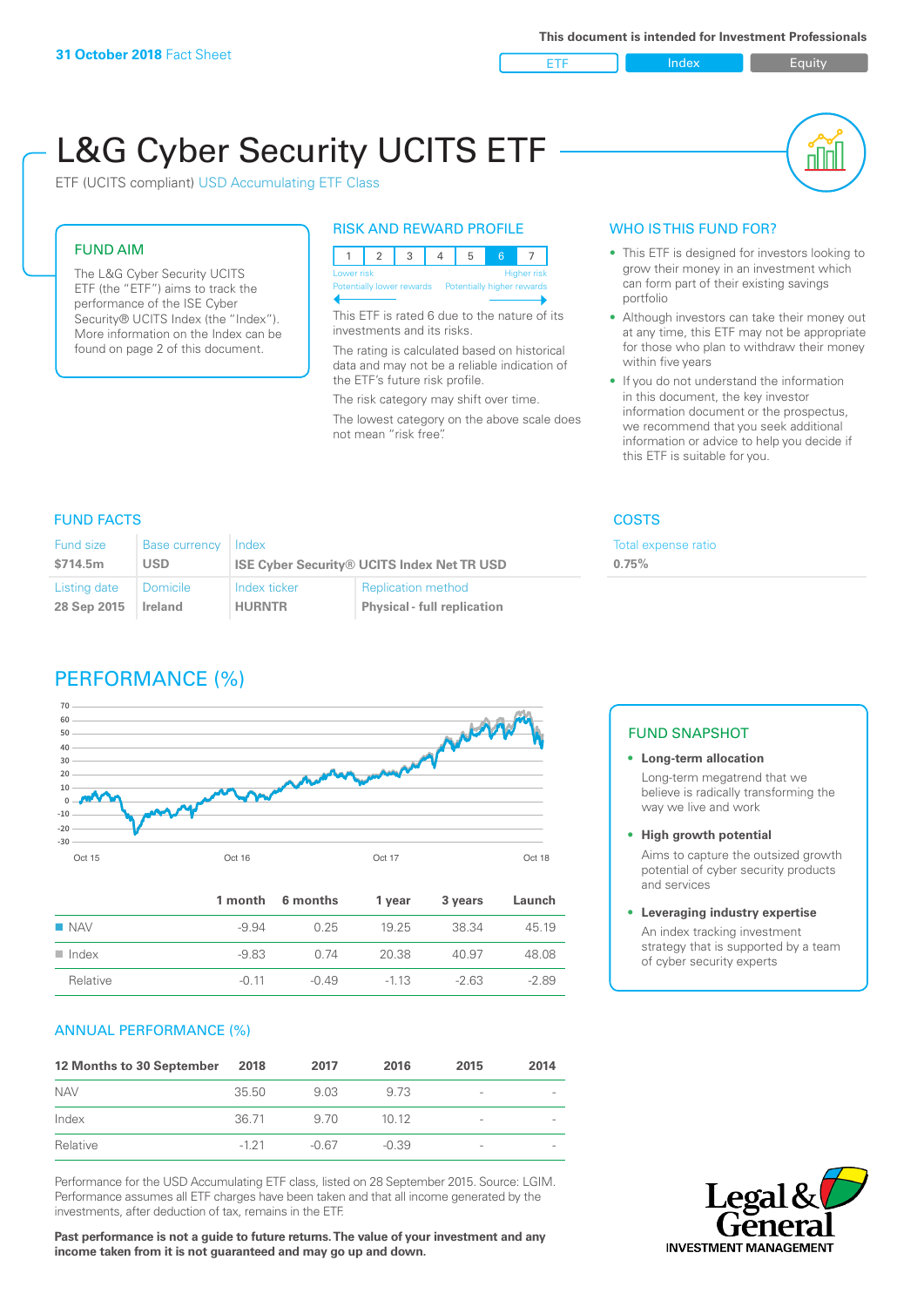# L&G Cyber Security UCITS ETF

# INDEX BREAKDOWN

The breakdowns below relate to the Index. The ETF's portfolio may deviate from the below. All data source LGIM unless otherwise stated. Totals may not sum to 100% due to rounding.

| 94.2 |  |
|------|--|
| 5.9  |  |
|      |  |
|      |  |
|      |  |
|      |  |



| <b>USD</b>         | 82.8 |
|--------------------|------|
| $\blacksquare$ GBP | 7.4  |
| $\blacksquare$ JPY | 5.8  |
| $K$ KRW            | 2.6  |
| $\blacksquare$ EUR | 1.4  |

■ Top 10 constituents 33.9% Rest of Index 66.1% No. of constituents in Index 43

# TOP 10 CONSTITUENTS (%)

| Imperva  |                                          | 41  |
|----------|------------------------------------------|-----|
| FireEye  |                                          | 3.7 |
|          | <b>NETSCOUT Systems</b>                  | 3.4 |
|          | Akamai Technologies                      | 34  |
| Rapid7   |                                          | 34  |
|          | Juniper Networks                         | 3.3 |
|          | <b>Check Point Software Technologies</b> | 3.2 |
|          | Cisco Systems                            | 32  |
| The Keyw |                                          | 3.1 |
|          | Trend Micro                              | 31  |
|          |                                          |     |

# INDEX DESCRIPTION

The Index aims to track the performance of a basket of stocks of companies that are actively engaged in providing cyber security technology and services.

The Index is comprised of companies which are publically traded on various stock exchanges around the world that generate a material proportion of their revenues from the cyber security industry. The industry is deemed to be comprised of companies in the following two subsectors: (1) Infrastructure Providers that develop hardware and software for safeguarding internal and external access to files, websites and networks; and (2) Service Providers that provide consulting and secure cyber-based services.

A company is only eligible for inclusion in the Index if it is of a sufficient size (determined by reference to the total market value of its shares) and it is sufficiently "liquid" (a measure of how actively its shares are traded on a daily basis).

Within the Index, the weights allocated to the Infrastructure Provider and Service Provider subsectors are determined by reference to the relative size of each sector (i.e. the total market value of the shares of all companies within each subsector). Initially, the companies are equally weighted within each subsector. However, an adjustment to the weights is made if any company falls short of a liquidity test that is applied to each company individually.

# INVESTMENT MANAGER

GO ETF Solutions LLP is the investment manager for each of the exchange traded funds (ETFs) issued by Legal & General UCITS ETF Plc and is responsible for the day-to-day investment management decisions for this ETF. The team is highly experienced with respect to all aspects relating to the management of an ETF portfolio, including collateral management, OTC swap trading, adherence to UCITS regulations and counterparty exposure and monitoring.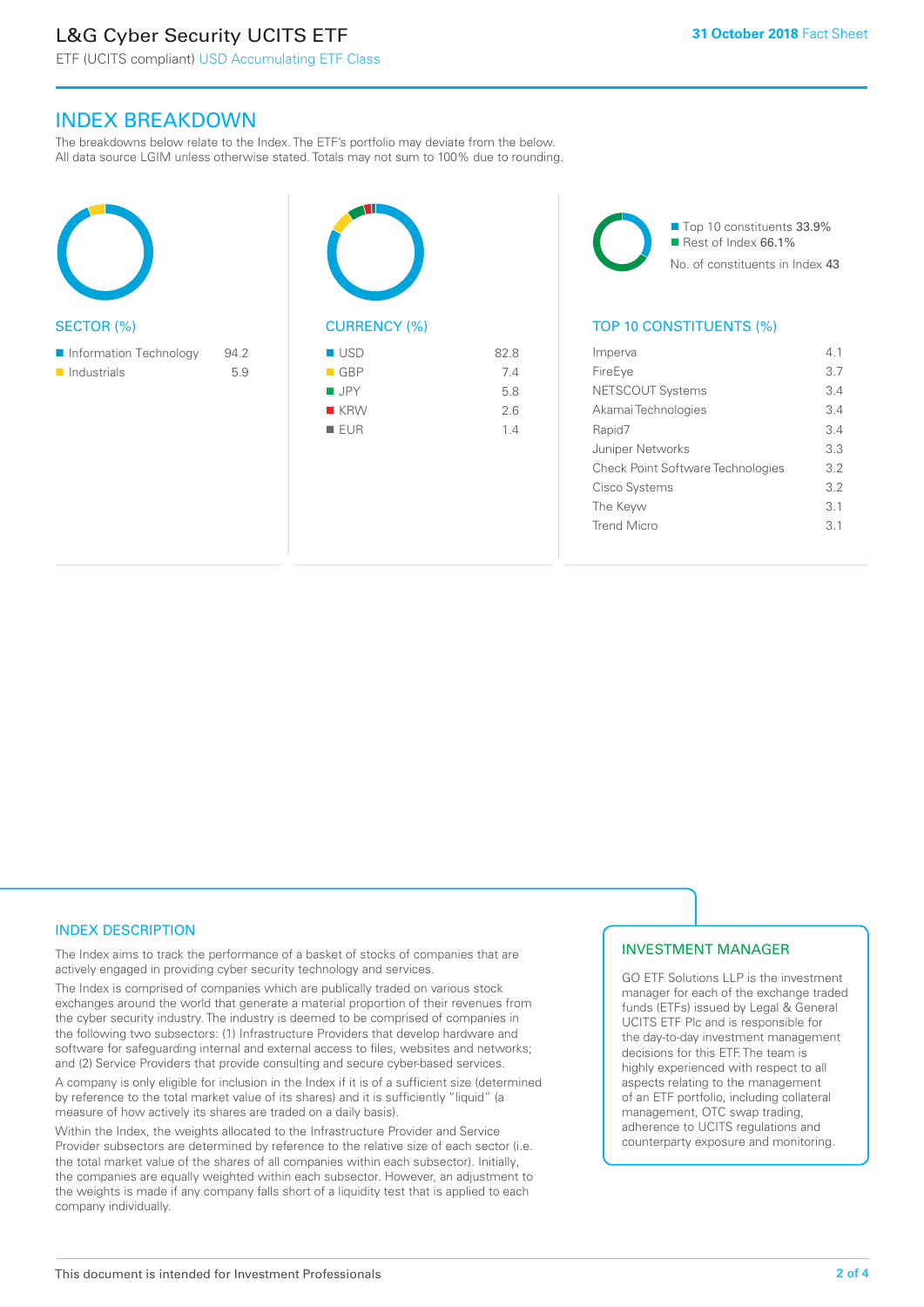# L&G Cyber Security UCITS ETF

ETF (UCITS compliant) USD Accumulating ETF Class

#### KEY RISKS

- An investment in the ETF involves a significant degree of risk. Any decision to invest should be based on the information contained in the relevant prospectus. Prospective investors should obtain their own independent accounting, tax and legal advice and should consult their own professional advisers to ascertain the suitability of the ETF as an investment.
- The value of the shares in the ETF is directly affected by increases and decreases in the value of the Index. Accordingly the value of a share in the ETF may go up or down and a shareholder may lose some or the entire amount invested.
- The ETF's ability to closely track the Index will be affected by its ability to purchase and/or sell the Index constituents and any legal or regulatory restrictions or disruptions affecting them.
- The ETF's ability to closely track the Index will also be affected by transaction costs and taxes incurred when adjusting its investment portfolio generally and/ or to mirror any periodic adjustments to the constituents of the Index. There can be no certainty that ETF shares can always be bought or sold on a stock exchange or that the market price at which the ETF shares may be traded on a stock exchange will reflect the performance of the Index.
- The ETF is subject to the risk that third party service providers (such as a bank entering into swaps with the ETF or the ETF's depositary) may go bankrupt or fail to pay money due to the ETF or return property belonging to the ETF.
- As the Index includes micro, small and medium-sized publicly traded companies, the ETF is subject to the risk that such companies may be more vulnerable to adverse business or economic events and greater and more unpredictable price changes than larger companies or the stock market as a whole.
- The ETF is subject to the risks associated with technology-focused companies and are particularly vulnerable to rapid developments in technology (which may leave their products out-of-date), government regulation and competition from domestic and foreign competitors who may have lower production costs. Such companies may also have difficulties establishing and maintaining patents, copyrights, trademarks and trade secrets relating to their products which could negatively affect their value.

For more in[form](https://www.lgimetf.com/)ation, please refer to the key investor information document on our website M

# TRADING INFORMATION

| <b>Exchange</b>           | <b>Currency ISIN</b> |                     | <b>SEDOL</b>   | <b>Ticker</b> | <b>Bloomberg</b> |
|---------------------------|----------------------|---------------------|----------------|---------------|------------------|
| London Stock Exchange USD |                      | IE00BYPLS672        | BYPLS67        | <b>USPY</b>   | USPY IN          |
| London Stock Exchange GBP |                      | IE00BYPLS672        | BYRGP36        | <b>ISPY</b>   | <b>ISPY IN</b>   |
| Borsa Italiana            | EUR                  | <b>IFOORYPLS672</b> | <b>BYV7098</b> | <b>ISPY</b>   | <b>ISPY IM</b>   |
| Deutsche Börse            | EUR                  | DE000A14ZT85        | <b>BYN2022</b> | <b>USPY</b>   | <b>USPY GY</b>   |
| <b>SIX Swiss Exchange</b> | <b>CHF</b>           | IE00BYPLS672        | <b>RYSXHT6</b> | <b>ISPY</b>   | <b>ISPY SW</b>   |
| NYSE Euronext             | FUR                  | IF00BYPLS672        | BE33SD9        | ISPY          | ISPY NA          |

The currency shown is the trading currency of the listing.



#### SPOTLIGHT ON LEGAL & GENERAL INVESTMENT MANAGEMENT

We are one of Europe's largest asset managers and a major global investor, with assets under management of £984.8 billion (as at 30 June 2018). We work with a wide range of global clients, including pension schemes, sovereign wealth funds, fund distributors and retail investors.

Assets under management include derivative positions and assets managed by LGIMA, an SEC Registered Investment Advisor.

# COUNTRY REGISTRATION



# TO FIND OUT MORE

Visit **lgimetf.com**



#### **Index Disclaimer**

Nasdaq, Inc. and its respective affiliates do not guarantee the accuracy and/or the completeness of the ISE Cyber Security® UCITS Index (the "Index") or any data included therein and Nasdaq, Inc. and its respective affiliates shall have no liability for any errors, omissions, or interruptions therein. Nasdaq, Inc. and its respective affiliates make no warranty, express or implied, as to results to be obtained by the adviser, owners of the ETF, or any other person or entity from the use of the Index or any data included therein. Nasdaq, Inc. and its respective affiliates make no express or implied warranties, and expressly disclaim all warranties, of merchantability or fitness for a particular purpose or use with respect to the Index or any data included therein. Without limiting any of the foregoing, in no event shall Nasdaq, Inc. or its respective affiliates have any liability for any lost profits or indirect, punitive, special or consequential damages or losses, even if notified of the possibility of such damages.